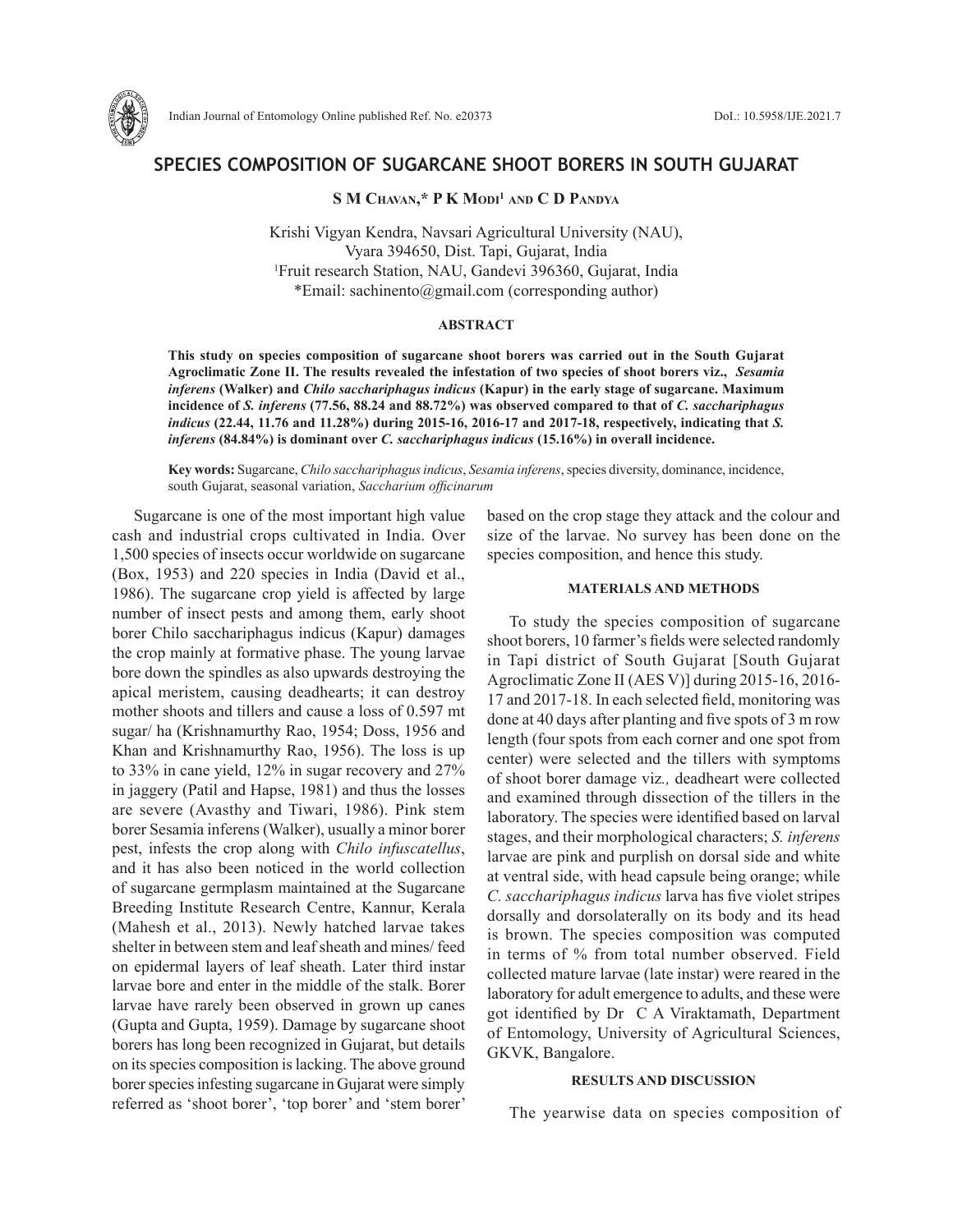| Observation     | Species composition $(\%)$ |             |             |             |             |             |             |            |
|-----------------|----------------------------|-------------|-------------|-------------|-------------|-------------|-------------|------------|
| period (month   | 2015-16                    |             | 2016-17     |             | 2017-18     |             | Pooled      |            |
| with fortnight) | S                          | C           | S           | C           | S           | C           | S           | C          |
| December I      | 66.67                      | 33.33       |             |             | 96.23       | 3.92        | 54.3        | 12.42      |
| December II     | 76.92                      | 23.08       |             |             | 90.91       | 10.00       | 55.94       | 11.03      |
| January I       | 75.00                      | 25.00       | 96.30       | 3.70        | 85.29       | 14.71       | 85.53       | 14.47      |
| January II      | 63.46                      | 36.54       | 78.13       | 21.88       | 72.73       | 27.27       | 71.44       | 28.56      |
| February I      | 86.11                      | 13.89       | 100         | 0.00        | 76.92       | 23.08       | 86.09       | 13.91      |
| February II     | 92.11                      | 7.89        | 100.00      | 0.00        | 0.00        | 0.00        | 64.04       | 2.63       |
| Min             | 63.46                      | 7.89        | 78.13       | 0.00        | 0.00        | 0.00        | 54.3        | 2.63       |
| Max             | 92.11                      | 36.54       | 100         | 21.88       | 96.23       | 27.27       | 86.09       | 28.56      |
| Mean $\pm$ SD   | $77.56\pm$                 | $22.44 \pm$ | $88.24 \pm$ | $11.76 \pm$ | $88.72 \pm$ | $11.28 \pm$ | $84.84 \pm$ | $15.16\pm$ |
|                 | 11.00                      | 11.00       | 10.46       | 10.47       | 35.53       | 10.66       | 14.00       | 8.40       |

Table 1. Species composition of sugarcane shoot borers (2015-16 to 2017-18)

S = *Sesamia inferens*, C = *Chilo sacchariphagus indicus*

sugarcane shoot borer given in Table 1, confirm the infestation by *S. inferens* and *C. sacchariphagus indicus*  at early stage; maximum incidence of *S. inferens*  (77.56, 88.24 and 88.72%) was observed compared to that of *C. sacchariphagus indicus* (22.44, 11.76 and 11.28%) during 2015-16, 2016-17 and 2017-18, respectively. The pooled data revealed that maximum incidence of *S. inferens* (84.84%) compared to that of *C. sacchariphagus indicus* (15.16%). Mahesh et al. (2013) observed that *S. inferens* has attained pest status in recent years in the world collection of sugarcane germplasm maintained at the Sugarcane Breeding Institute Research Centre, Kannur, Kerala. Also, its pest status among sugarcane germplasm, particularly to *Saccharium officinarum* clones in the early stage is known (Anonymous, 2010). The present results also corroboarate with those of Assefa et al. (2006) on the stem borer complex in sugarcane in Ethiopia which revealed the presence of *Busseola* sp., *Chilo partellus* and *Sesamia calamistis.* 

#### **ACKNOWLEDGEMENTS**

The authors thank the Director of Research, Navsari Agricultural University, Navsari, Gujarat for providing necessary facilities; and Dr C A Viraktamath for providing identification.

#### **REFERENCES**

- Anonymous 2010. Annual Report. Sugarcane Breeding Institute, Coimbatore. 85 pp.
- Assefa Y, Conling D E, Mitchella A. 2006. First records of the stem borer complex (Lepidoptera: Noctudiae: Crambidae: Pyralidae) in commercial sugarcane estates of Ethiopia, their host plants and natural enemies. Proceedings. South African Sugar Technologists Association 80. 212 pp .
- Avasthy P N, Tiwari N K. 1986. The shoot borer, *Chilo infuscatellus*  Snellen. Sugarcane Entomology in India. Sugarcane Breeding Institute (ICAR), Coimbatore. 69-92 pp.
- Box H E. 1953. List of sugarcane insects. Commonwealth Institute Entomology, London. 101 pp.
- David H S, Easwaramoorthy, Jayanthi R. 1986. Sugarcane entomology in India. Sugarcane Breeding Institute, Coimbatore. 564 pp.
- Doss S V J. 1956. Incidence of sugarcane borers in Nellikuppam factory zone, South Arcot, Madras State. Proceedings. International Society of Sugarcane Technologists 9: 880-895.
- Gupta, M C, Gupta B D. 1959. Insect pests of Sugarcane in India II. The pink borer, *Sesamia inferens* Wlk. Indian Sugar 9: 15-18.
- Khan M Q, Krishnamurthy R. 1956. Assessment of loss due to *Chilotraea infuscatellus* Snellen in sugarcane. Proceedings. International Society of Sugarcane Technologists 9: 870-879.
- Krishnamurthy Rao B H. 1954. Apparent and actual yield of sugarcane and the part played by stem borers. Proceedings. A Convention of Sugarcane Technologists Association of India 23: 25-27.
- Mahesh P. Chandran K, Srikanth J, Nisha M, Manjunatha T. 2013. Natural incidence of *Sesamia inferens* Walker, in sugarcane germplasm. Sugar Technology 15(4): 384-389.
- Patil A S, Hapase D G. 1981. Research on sugarcane borers in Maharashtra State. Proceedings. national symposium on stalk borer. 165-175 pp.

(Manuscript Received: September, 2020; Revised: January, 2021; Accepted: January, 2021; Online Published: August, 2021) Online published (Preview) in www.entosocindia.org Ref. No. e20373